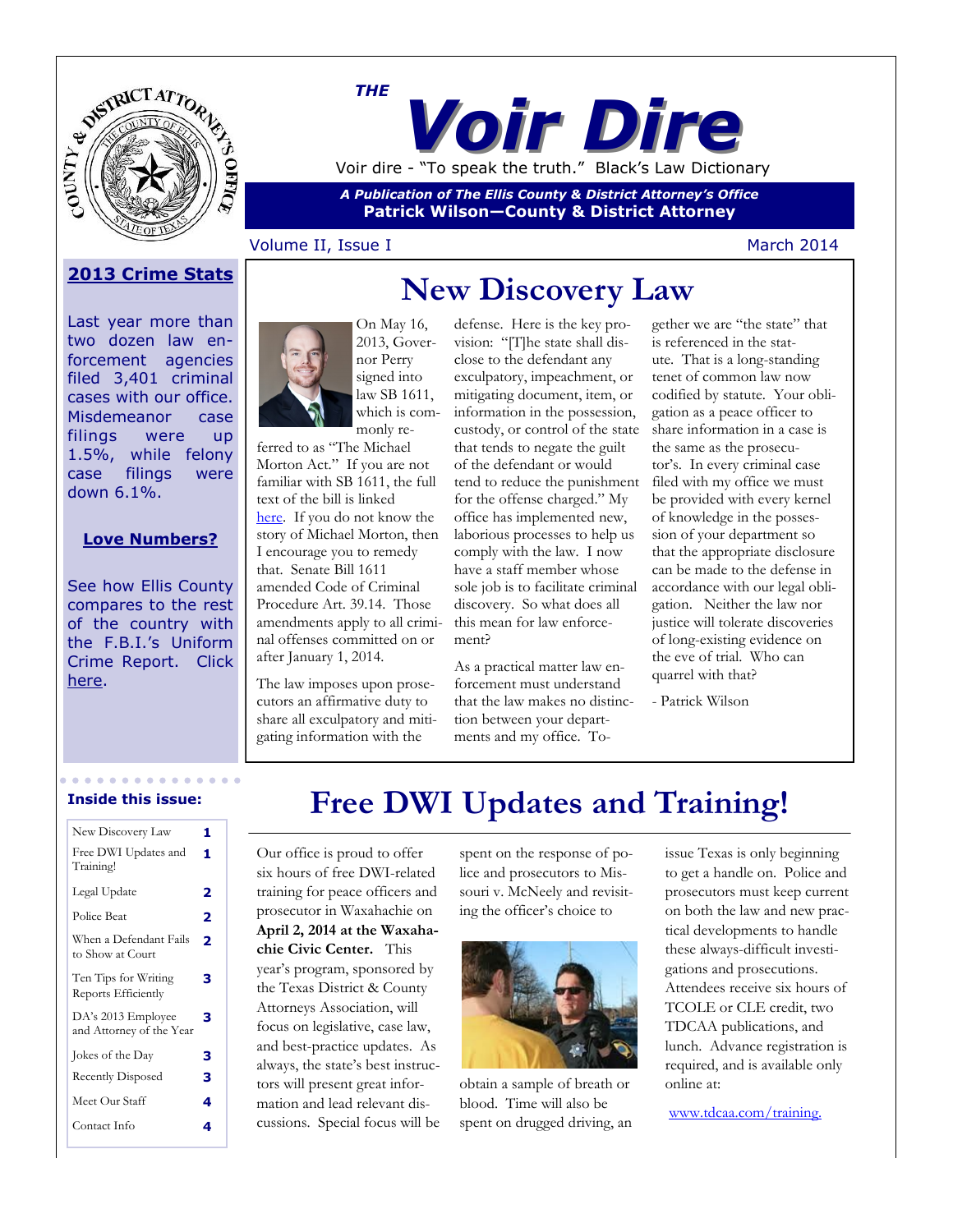# **Legal Update**

#### **State v. Granville**

Police cannot make a warrantless search of a cell-phone in a jail property room that is confiscated as part of a booking-inventory procedure and not incident to arrest. A person retains a legitimate expectation of privacy in the contents of his cell phone when the phone is being temporarily stored in a jail property room. Searching a person's cell phone is like searching that person's home desk, computer, bank vault, and medicine cabinet all at once.

#### **Ex Parte Gill**

When a defendant has been jailed more than 90 days without being charged, a judge may not consider the

### **Police Beat**

**Maypearl equipped all of their officers with SABA kits.** Each Self Aid/ Buddy Aid kit contains a gauze dressing with "quick-clot," a compress, and a tourniquet to stop bleeding and treat the wound until EMS arrives. The kits provide treatment in the critical first five to ten minutes after an injury and before medical personnel arrive.

when setting bail. The language of CCP art. 17.15, which allows a judge to consider victim and community safety concerns in setting bail, is not imparted to CCP art. 17.151. The latter statute requires a defendant be released after 90 days through either a personal bond or a reduction of bail, and there is no language that considers the threat to a victim or the community. If a felony case is not filed within 90 days, a class A misdemeanor filed within 30 days, or a class B misdemeanor filed within 15 days, then the Judge **must** release the Defendant. **Get those offense reports to our office as soon as possible.**

safety of a victim or the community



|  | Cedar Hill Police Department       |
|--|------------------------------------|
|  | January Report of Actual Offenses: |

| Forcible Rape       |    |
|---------------------|----|
| Robbery             |    |
| Aggravated Assault  |    |
| Burglary            | 25 |
| Theft/Larceny       | 83 |
| Motor Vehicle Theft |    |

**Glenn Heights Police Department is hosting its first ever Citizen's Police Academy (C.P.A.).** The C.P.A. is an 11-week program that meets once a week for three hours. Program objectives are to provide information and to educate citizens regarding the inner workings of the police department. For more info, please see the department's [press](http://www.glennheights.com/documents/notices/CPA%20022414_022814.pdf)  [release.](http://www.glennheights.com/documents/notices/CPA%20022414_022814.pdf)

# **When a Defendant Fails to Show to Court?**

When a defendant is arrested he is held by the Sheriff until bail is posted. That is accomplished by the defendant posting a bail bond. A bond can be personal, cash, or surety written by a bonding company. The majority of bonds are written by bonding companies licensed through the Ellis County Bail Bond Board. A specific condition of the bond is that the defendant must

appear in court or the bond is forfeited to the State of Texas.

At a docket, if a defendant fails to appear, the defendant's name is called three times outside the courtroom and the bond is forfeited. The forfeiture of the bond is a new civil proceeding (essentially a lawsuit) against the defendant and the person giving the bond. The total liability can be the

full amount of the bond, court costs for the case, and the reimbursement to the Sheriff for any costs associated with the re-arrest of the defendant (this is usually transportation costs for relocating a defendant to Ellis County). Any amount settled or awarded in the lawsuit goes in to the general fund of Ellis County.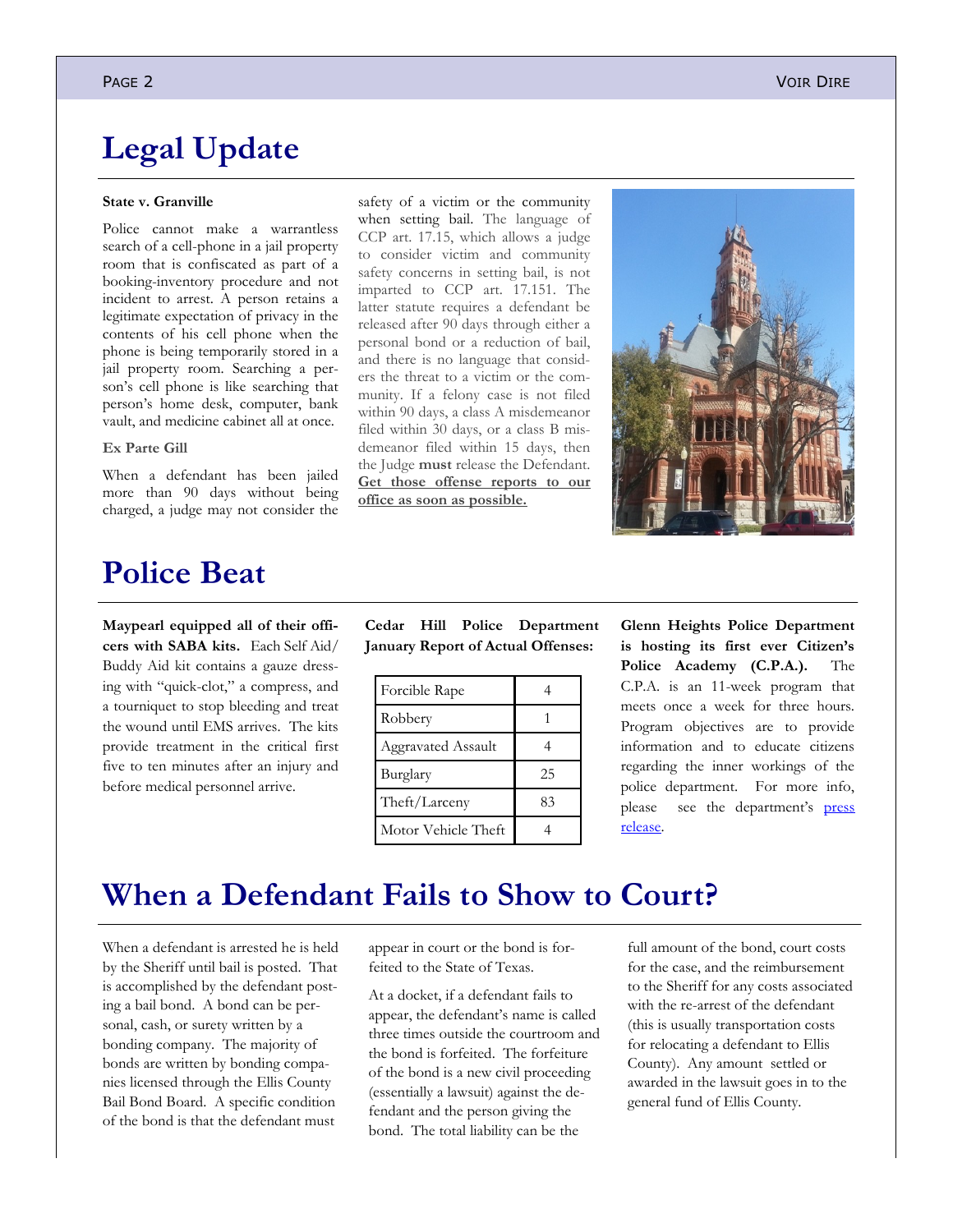### VOLUME 1, ISSUE 2 PAGE 3

# **Ten Tips for Writing Reports Efficiently**

1. Use names and pronouns when you write about yourself at the scene.

2. Limit yourself to one idea per sentence.

3. Start every sentence with a person, place, or thing.

4. Try to limit yourself to three commas per sentence.

- 5. Be as clear and specific as possible.
- 6. Use simple language.
- 7. Stick to observable facts.
- 8. Write in paragraphs.
- 9. Use active voice.

### 10. Use bullet style.

#### **— Jean Reynolds, Ph.D.**,

Dr. Reynolds holds a both a master's degree and a Ph.D. in English. She taught basic and advanced report writing at Polk State College from 1982 to 2010. Her book *[The Criminal Justice Report](http://amzn.com/0578082942)  [Writing Guide for Officers](http://amzn.com/0578082942)* is available from Amazon. For more info, visit her website at [www.yourpolicewrite.com.](http://yourpolicewrite.com/)

# **DA's 2013 Employee and Attorney of the Year**

# **Jokes of the Day**

[He has all of the virtues I dislike and](http://www.brainyquote.com/quotes/quotes/w/winstonchu100131.html)  [none of the vices I admire.](http://www.brainyquote.com/quotes/quotes/w/winstonchu100131.html) —Winston Churchhill.

"Warning! You want a warning? Okay, I'm warning you not to do that again or I'll give you another ticket." officer.com

We are proud to announce our Employee and Attorney of the Year recipients for 2013. Cindy Hellstern handles all of the appeals and is the legal backbone of the office. Darin Jackson is the technology specialist for the office and handles all of our trial presentation needs. Congratulations to our 2013 Award Winners.

Attorney of the Year Cindy Hellstern Fund Attorney of the Year Darin Jackson

When I die, I want to go peacefully like my grandfather did — in his sleep. Not yelling and screaming like the passengers in his car. — Bob Monkhouse.

I couldn't repair your brakes, so I made your horn louder — Steven Wright.

When you go into court you are putting your fate in the hands of 12 people who weren't smart enough to get out of jury duty. — Norm Crosby.

I told my wife the truth. I told her I was seeing a psychiatrist. Then she told me the truth: that she was seeing a psychiatrist , two plumbers and a bartender. — Rodney Daingerfield.

# **Recently Disposed**

**Preston Massey** - Bench Trial, Burglary of a Habitation Enhanced with Prior, **60 years**.

**Michael McGowen** - Agreed Plea, Continuous Sexual Abuse of a Young Child x 2, **25 years without parole**.

**David Cornett**, Agreed Plea, 13 cases (prohibited sexual conduct x 3, compelling prostitution, and sexual assault of a child x 9, **50 years**.

**Robert Servoss**, Agreed Plea, Robbery x 3, **30 years.**

**Jeffrey Gerron**, Jury Trial, Child Pornography x 9, **81 years.**

Defendant found not guilty by an Ellis County Jury for Assault Causing Bodily Injury/Family Violence.

**Delia Martinez**, Possession of Marijuana > 5 lbs. < 50 lbs., Jury Trial with Agreed Punishment, **8 years probated for 5 years.**

**Larry Barto**, Jury Trial, DWI 1st, **20 days probated for 2 years, \$500.**

**Manuel Alvarez**, Jury Trial with Agreed Punishment, Assault Causing Bodily Injury/Family Violence, **365 days probated for 2 years, \$1,200.**